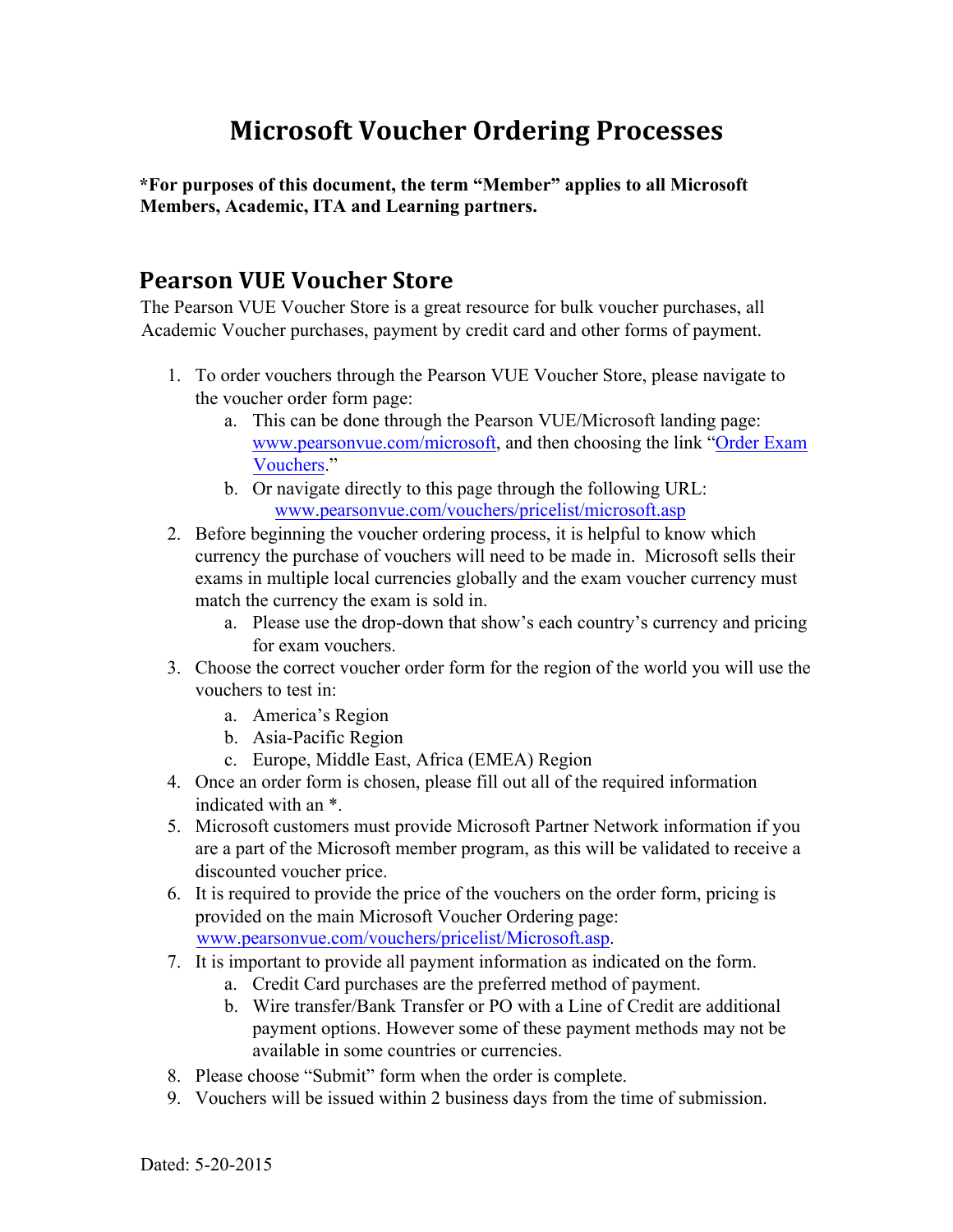10. Payment approval may take an additional 2 business days from the time the orders processed if a payment form other than credit card is used. Vouchers are not created until payment has been approved.

# **Requesting an Invoice for other Payment Options:**

If you would like to purchase vouchers using a "Check/Bank Transfer" method of payment, an invoice is generally required. To request this invoice, please fill out the voucher order form per standard process, and select the "Check/Bank Transfer" payment option. Please note Check/Bank Transfer may not be available when purchasing in some countries or currencies.

Our Voucher Store will process your voucher order and email an invoice to you for payment. The Voucher invoice will contain all banking information necessary to complete payment. Once payment is received, the vouchers will be released to the customer.

# **Customer Line of Credit/PO Request Process**

If you would like to purchase vouchers using a Line of credit/PO, please directly contact the Pearson VUE Voucher Store (see all Voucher Store contact information at the bottom of this document): www.pearsonvue.com/contact/voucherstore/

## **General overview of process:**

- 1. Contact the Pearson VUE Voucher Store requesting a LOC/PO Application: PearsonVUEVoucherStore@pearson.com
- 2. The Pearson VUE Voucher Store will send a "Revolving Credit Application".
- 3. Once Pearson VUE has received the completed application, it will be delivered to our finance department for the approval process. This approval process may take up to 5 to 10 days to conclude, so if there is an urgent need for vouchers, please purchase vouchers using another form of payment.
- 4. Note: In some countries where it is difficult to obtain credit history may be required to provide Audited Financials. Credit request may also be restricted in some countries.
- 5. If the application is approved for credit, our Voucher Store will contact you with ordering instructions.

# **LOC and PO Voucher Ordering Process for the Customer:**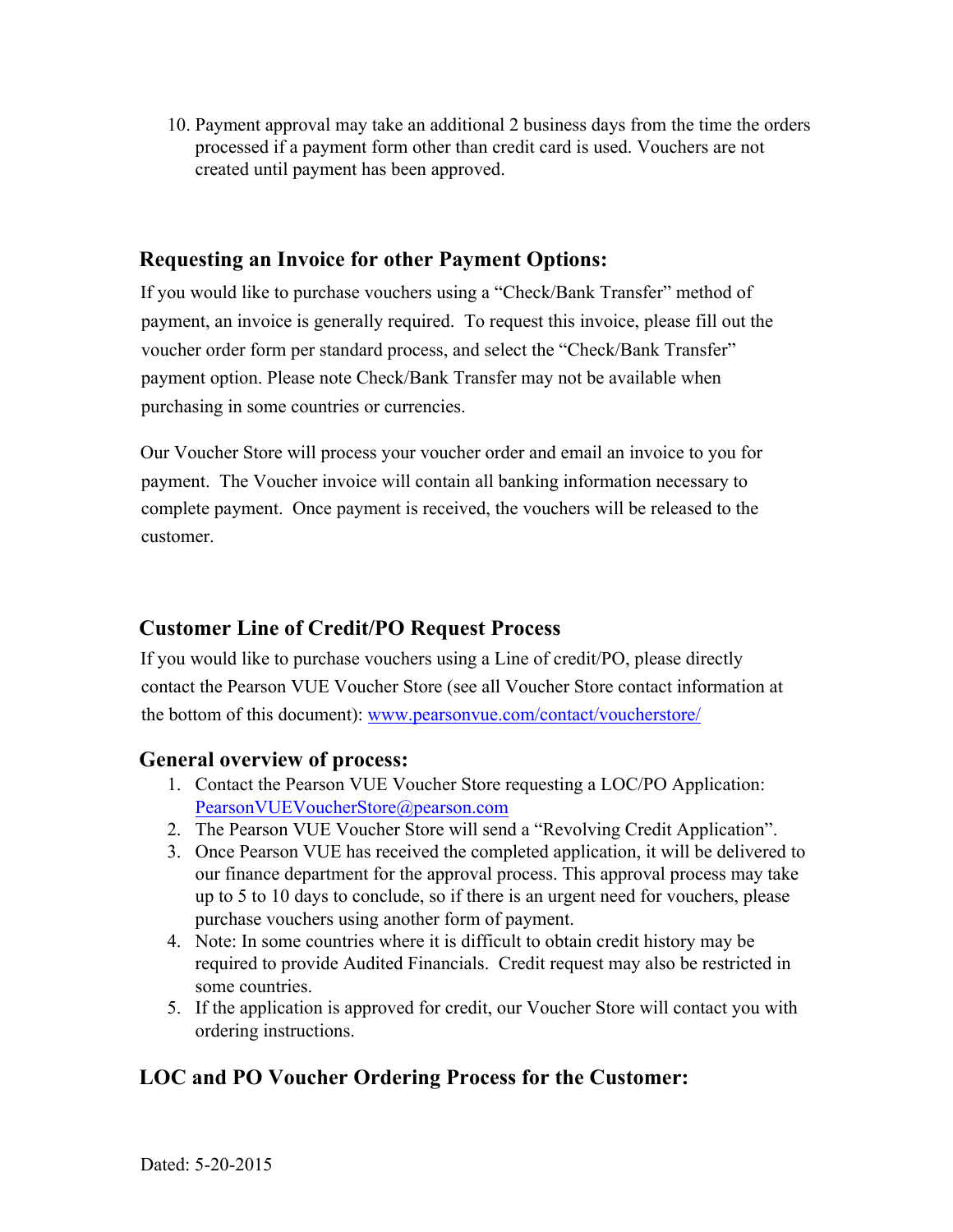Our Pearson VUE procedure for purchasing, using a Line of Credit, is the following for all companies.

- 1. Fill out the voucher order form per standard process as indicated above in the Pearson VUE Voucher Store ordering steps, with the PO number listed on the voucher order form. Choose "Submit" on the automated form.
- 2. It is required to email a copy of the Hardcopy PO that has been generated by the purchaser with the correct invoicing information.
- 3. Pearson VUE will process the order and send the vouchers within 2 business days from receipt of the order.
- 4. Pearson VUE will then issue an invoice to the customer via email.
- 5. Standard payment terms are for the customer to pay invoice within 30 days.
- 6. Customer may not order new vouchers if their account has gone over due.
- 7. Customer may not order new vouchers if their account is over the agreed upon limit.
- 8. Companies are also welcome to provide both the voucher order form and PO together in a fax or email to the Pearson VUE Voucher Store. PearsonVUEVoucherStore@pearson.com, Fax: +1.952.487.5140

# **Pearson VUE Voucher Store(s) Contact information**

#### **Americas Region**

Office Hours: Monday–Friday, 7:00 a.m.–7:00 p.m. CT; closed on local holidays.

#### **Email:** PearsonVUEVoucherStore@pearson.com

#### **Telephone Numbers**

United States / Canada 800-869-4101

Americas Region (Toll) +1-952-905-7447

#### **Asia-Pacific Region**

Office Hours: Monday-Friday, 9:00 a.m.-6:00 p.m. local time for each country; closed on local holidays.

**Email:** PVAPVouchers@pearson.com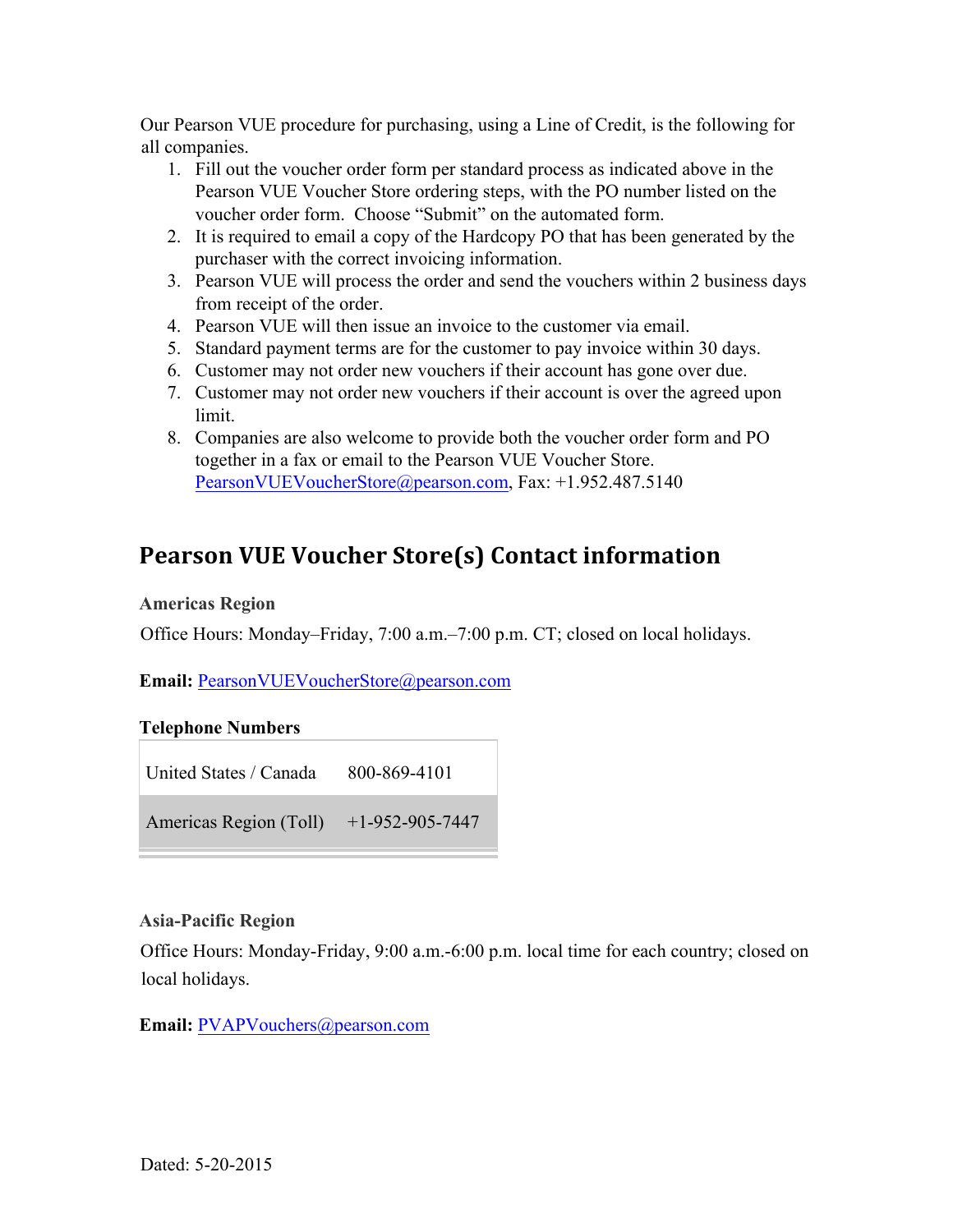### **Telephone Numbers**

| Australia                  | 1800-023-095                                      |
|----------------------------|---------------------------------------------------|
| China (Mainland)           | 4001-200832                                       |
| Hong Kong                  | 3071-4601                                         |
| India                      | 0008004401837                                     |
| Japan                      | 0120 355 173                                      |
| Korea, South               | 0807-600-880                                      |
| Malaysia                   | 1800-880-401                                      |
| New Zealand                | 0800-451-260                                      |
| Philippines                | 1800-1441-0321                                    |
| Singapore                  | 8004-481-552                                      |
| Taiwan                     | 0800-666-022                                      |
| Asia-Pacific Region (Toll) | $+91$ 120 400 1653<br>$(9:00 a.m.-5:00 p.m. IST)$ |

**Europe, Middle East, Africa (EMEA) Region** 

Office Hours: 9:00–18:00 CET (8:00–17:00 GMT) Monday–Friday; closed on local holidays.

**Email:** PearsonVUEVoucherStore@pearson.com

### **Telephone Numbers**

| Austria          | 0800-292150 |
|------------------|-------------|
| Belgium - Dutch  | 0800-74174  |
| Belgium - French | 0800-74175  |